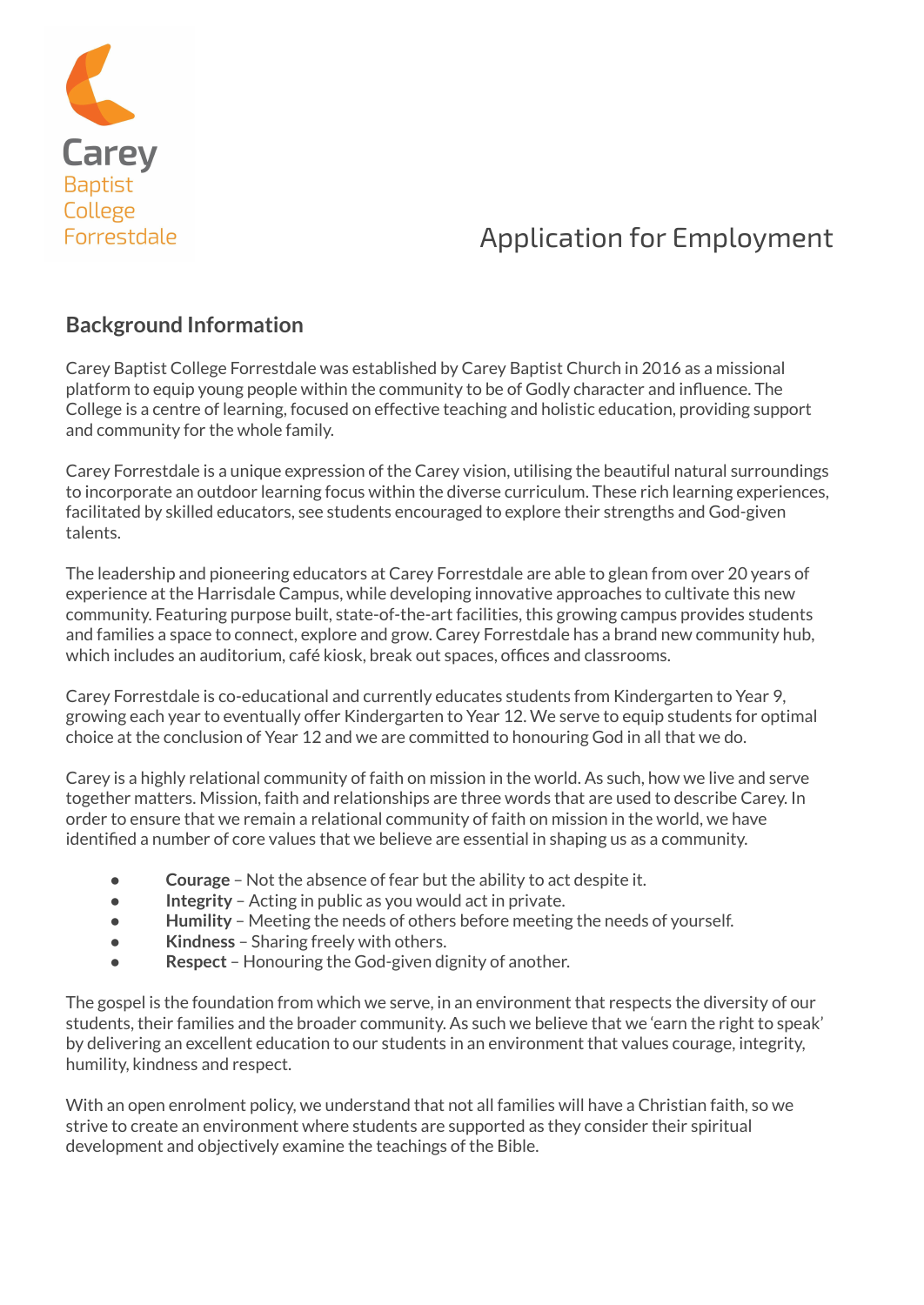## **Application for Employment**

|                                                                                 | Last Name: _____________________________Given Names: ___________________________ |
|---------------------------------------------------------------------------------|----------------------------------------------------------------------------------|
|                                                                                 |                                                                                  |
|                                                                                 | Postcode: _____________                                                          |
|                                                                                 |                                                                                  |
|                                                                                 |                                                                                  |
|                                                                                 |                                                                                  |
|                                                                                 |                                                                                  |
| First Aid:<br><u> 1990 - Johann John Stone, mars eta bainar eta erritmental</u> |                                                                                  |

## **Academic Qualifications**

| Qualification | Name of Institution | Year Obtained |
|---------------|---------------------|---------------|
|               |                     |               |
|               |                     |               |
|               |                     |               |

### **Other Qualifications**

| Qualification | Name of Institution | Year Obtained |
|---------------|---------------------|---------------|
|               |                     |               |
|               |                     |               |

## **Employment History**

| Organisation | Positions held | Dates | FT/PT/Relief |
|--------------|----------------|-------|--------------|
|              |                |       |              |
|              |                |       |              |
|              |                |       |              |
|              |                |       |              |
|              |                |       |              |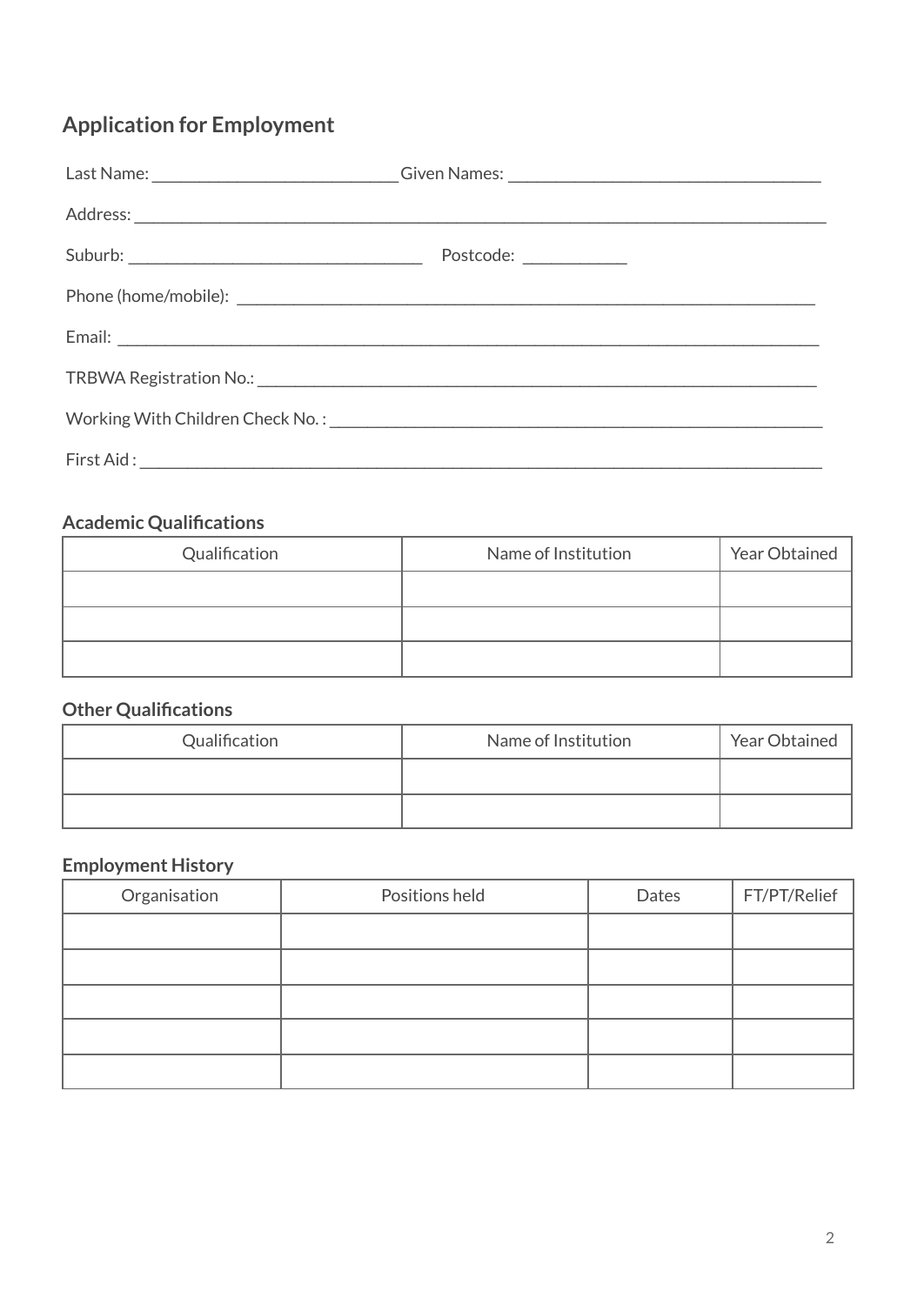#### **Professional Development**

Details of courses, conferences or seminars attended within the past 3 years relevant to the advertised position.

| Course/Conference | Date Attended | Location |
|-------------------|---------------|----------|
|                   |               |          |
|                   |               |          |
|                   |               |          |
|                   |               |          |

#### **Additional Skills**

| How did you hear about this position? | SEEK   Facebook   LinkedIn   College Website   CSA   Newspaper |
|---------------------------------------|----------------------------------------------------------------|
|                                       | Other                                                          |
|                                       |                                                                |

 $\mathcal{L}_\mathcal{L} = \{ \mathcal{L}_\mathcal{L} = \{ \mathcal{L}_\mathcal{L} = \{ \mathcal{L}_\mathcal{L} = \{ \mathcal{L}_\mathcal{L} = \{ \mathcal{L}_\mathcal{L} = \{ \mathcal{L}_\mathcal{L} = \{ \mathcal{L}_\mathcal{L} = \{ \mathcal{L}_\mathcal{L} = \{ \mathcal{L}_\mathcal{L} = \{ \mathcal{L}_\mathcal{L} = \{ \mathcal{L}_\mathcal{L} = \{ \mathcal{L}_\mathcal{L} = \{ \mathcal{L}_\mathcal{L} = \{ \mathcal{L}_\mathcal{$ 

### **Statement of Principles and Beliefs of Christian Faith**

I have read the Statement of Principles and Beliefs of Christian Faith for Carey Baptist College. I fully support the intent and spirit of the document and in signing this Statement of Principles and Beliefs of Christian faith, I give evidence of my personal relationship with Jesus Christ.

Signed: \_\_\_\_\_\_\_\_\_\_\_\_\_\_\_\_\_\_\_\_\_\_\_\_\_\_\_\_\_\_\_\_\_\_\_\_\_\_ Date: \_\_\_\_\_\_\_\_\_\_\_\_\_\_\_\_\_\_\_\_\_\_\_\_\_\_\_\_\_\_\_\_\_\_\_\_\_\_\_

#### **Statement of Principles**

- Jesus Christ alone is head of the Church.
- The Church is the community called into being by God. In both its universal and local expressions, it consists of persons who have personally and knowingly accepted Jesus Christ as Saviour and Lord and have pledged themselves to worship, follow and serve him as a priestly community.
- By his high priestly ministry, Jesus Christ has won the right for every believer to approach God directly through him.
- Jesus Christ is the supreme authority in all matters of faith and conduct in the life of both churches and individuals.
- He has given to all churches and to every individual the right and responsibility to understand and to do God's will. Therefore, being accountable to God, Christians are not to despise their fellow believers but to accept one another as Christ's servants, allowing each other freedom of conscience.
- God has given to human governments the right and responsibility to promote what is just and good but not to coerce belief or practice contrary to conscience.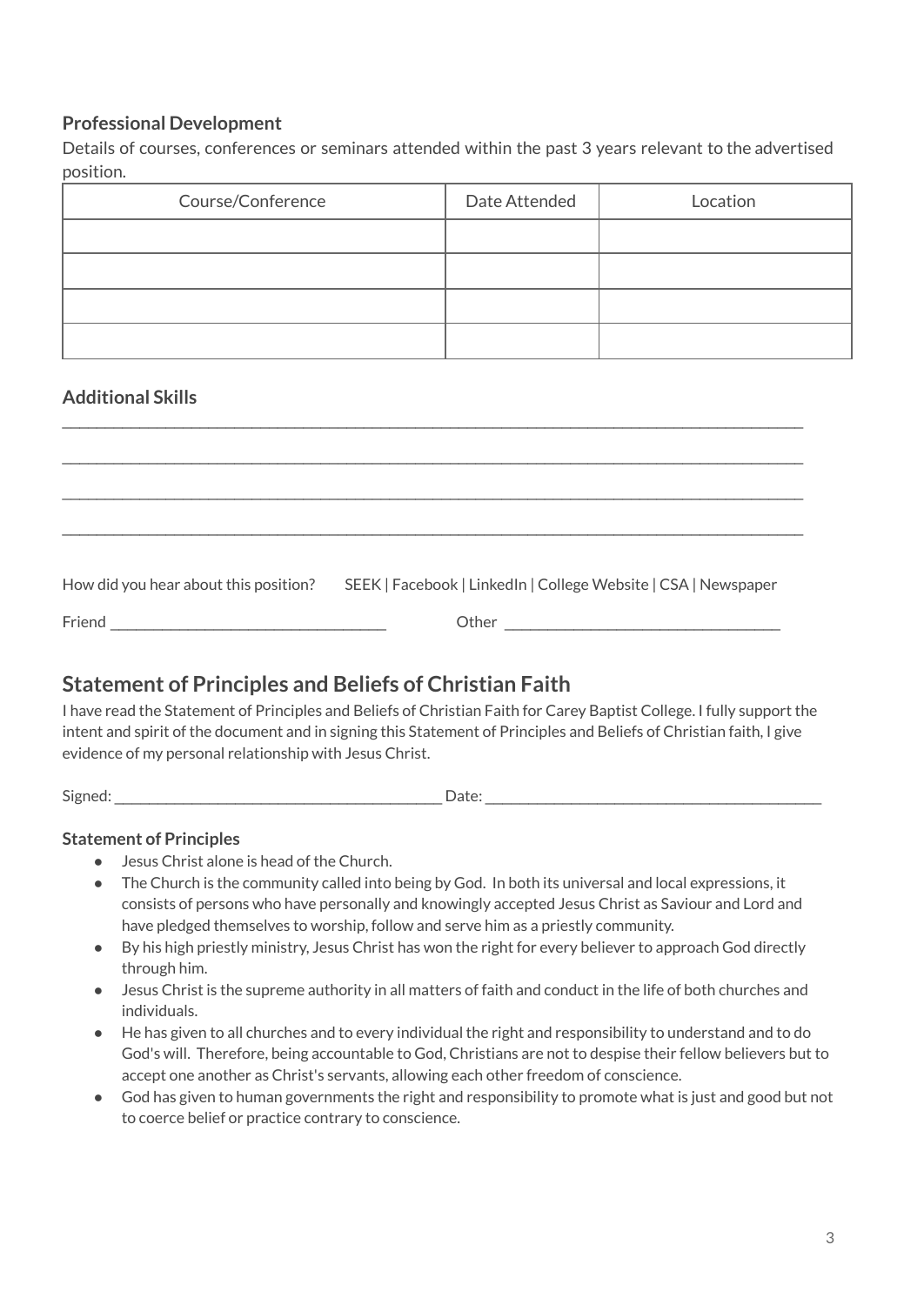#### **Beliefs of Christian Faith**

- There is only one God. He is infinitely good and great, and has revealed himself to be personal and triune in essential being, eternally existing as Father, Son and Holy Spirit.
- God speaks to us through the bible, the 66 Scriptures of the Old and New Testaments. Being God-breathed they are fully trustworthy and supremely authoritative for what we believe and how we are to live.
- God created the heavens and the earth and all that exists in them. He continues to care for and govern his creation, working out his purposes for all he has made.
- In creating humans, male and female, in his likeness God intended that we should live in fellowship with him. However, tempted by Satan, God's adversary, the first man and woman disobeyed God. The effect of their sin spread so that we all sin, falling short of our responsibility to love God and neighbour and care for the world.
- Despite our sin which alienates us from God and rightly deserves his judgment, God, because of his grace and great love for all people, sent his son into the world to save us.
- The incarnate son, Jesus of Nazareth, was conceived by the virgin Mary through the Holy Spirit. Fully human and fully divine, he lived on earth a sinless life of perfect obedience. He died on the cross as a sacrifice on our behalf and in our place, redeeming us from the penalty and power of sin and triumphing over Satan. He was raised bodily from the dead and ascended to his Father's presence where he lives forever as our great High Priest and reigns as Lord of all.
- The Gospel, the good news concerning Jesus Christ and his reconciling work, is God's powerful way of bringing salvation. All who respond in repentance and faith God sets right with himself, forgiving and cleansing them from sin and giving them his Holy Spirit and eternal life.
- The Holy Spirit gives new life to all believers and resides in them permanently empowering for life and witness. He makes them holy and enables them to grow into the likeness of Christ. Through the Spirit God grants all his people various gifts for the well-being, functioning and mission of the Church.
- All Christians are commanded to love God with all their heart, mind and strength, and their neighbours as themselves. What love means in practice, we discover through searching the Scriptures, which reveal God's character and will. Such love includes the responsibility of every Christian to participate in the proclamation of the good news throughout the world.
- While all believers belong to the universal church, God gathers them into local churches which exist to worship and serve him. Jesus Christ, the head of the church, has established both baptism and the Lord's Supper.
- Jesus Christ will return visibly and victoriously from his Father's presence to complete his conquest of sin and evil. All people, both believers and unbelievers, will be raised bodily and be judged by God. Believers will enjoy eternal blessedness in God's presence, while unbelievers will suffer the eternal punishment of exclusion from his presence. The whole creation will be so transformed that righteousness will characterise the new heavens and the new earth forever.

This Statement aims to give us all a common starting point and to underline the Christian ethos of The College. It is the basis on which we will view one another, our students and their families, and our framework for grappling with contentious issues in our community and the world.